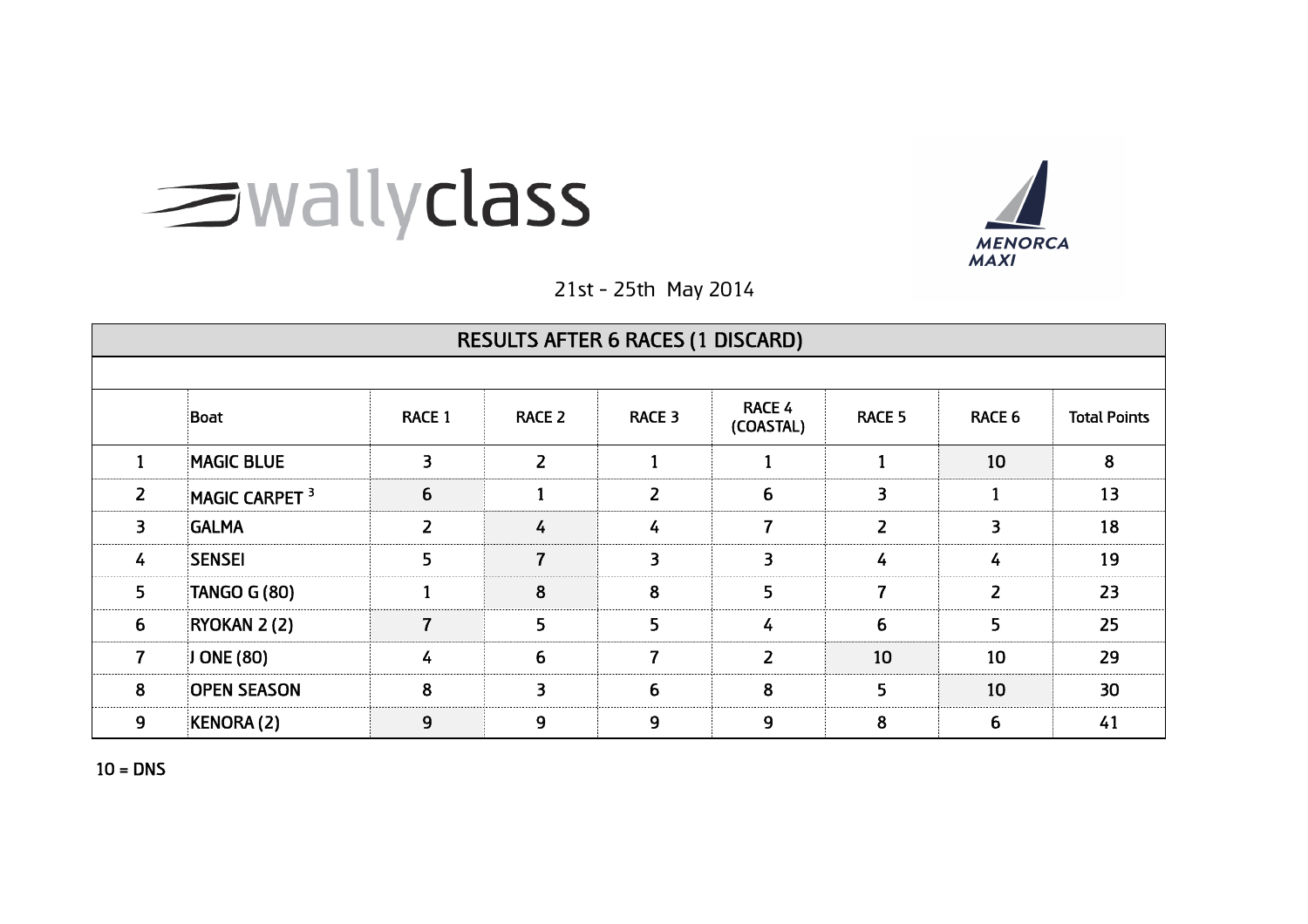| Course #       | $\equiv$ wallyclass<br>$1 - W/L$ |            |           |                 | <b>MENORCA</b><br><b>MAXI</b> |                     |                   |              |
|----------------|----------------------------------|------------|-----------|-----------------|-------------------------------|---------------------|-------------------|--------------|
| $T.W.S.$ :     | 8 - 10 Kn                        |            | Start at: | 12.40.00        |                               | Mahon:              | 22nd May 2014     |              |
|                |                                  | <b>TCC</b> | Rating    | Elapsed<br>Time | Owner<br><b>Bonus</b>         | New elapsed<br>time | Corrected<br>Time | <b>Delta</b> |
| $\mathbf{1}$   | <b>TANGO G (80)</b>              | 1,427      | 0,930     | 1:23:55         | 0,00%                         | 1:23:55             | 1:18:01           | 0:00:00      |
| 2              | <b>GALMA</b>                     | 1,535      | 1,000     | 1:20:29         | 0,00%                         | 1:20:29             | 1:20:29           | 0:02:28      |
| 3              | <b>MAGIC BLUE</b>                | 1,550      | 1,010     | 1:19:52         | 0.00%                         | 1:19:52             | 1:20:39           | 0:02:38      |
| 4              | J ONE (80)                       | 1,422      | 0,926     | 1:27:34         | 0,00%                         | 1:27:34             | 1:21:07           | 0:03:06      |
| 5              | <b>SENSEI</b>                    | 1,535      | 1,000     | 1:21:28         | 0,00%                         | 1:21:28             | 1:21:28           | 0:03:27      |
| 6              | <b>MAGIC CARPET 3</b>            | 1,736      | 1,131     | 1:12:17         | 0,00%                         | 1:12:17             | 1:21:45           | 0:03:44      |
| $\overline{7}$ | <b>RYOKAN 2 (2)</b>              | 1,423      | 0,927     | 1.28:37         | 0,00%                         | 1:28:37             | 1:22:09           | 0:04:08      |
| 8              | <b>OPEN SEASON</b>               | 1,727      | 1.125     | 1:13:15         | 0,00%                         | 1:13:15             | 1:22:25           | 0:04:24      |
| 9              | <b>KENORA (2)</b>                | 1,497      | 0,975     | 1.29.07         | 0,00%                         | 1:29:07             | 1:26:55           | 0:08:54      |

#### Start to Windward Mark

|   |                       |       | Rating | Elapsed<br>Time | Owner<br><b>Bonus</b> | New elapsed<br>time | Corrected<br>Time | Delta   |
|---|-----------------------|-------|--------|-----------------|-----------------------|---------------------|-------------------|---------|
|   | <b>MAGIC BLUE</b>     | 1,550 | 1.010  | 0:23:20         | 0.00%                 | 0:23:20             | 0:23:34           | 0:00:00 |
|   | <b>MAGIC CARPET 3</b> | 1.736 | 1,131  | 0:21:45         | 0.00%                 | 0:21:45             | 0:24:36           | 0:01:02 |
| 3 | <b>GALMA</b>          | 1,535 | 1.000  | 0:24:36         | 0.00%                 | 0:24:36             | 0:24:36           | 0:01:02 |
| 4 | <b>OPEN SEASON</b>    | 1.727 | 1.125  | 0:21:58         | 0.00%                 | 0:21:58             | 0:24:43           | 0:01:09 |
| 5 | <b>TANGO G (80)</b>   | 1.427 | 0.930  | 0:26:37         | 0.00%                 | 0:26:37             | 0:24:45           | 0:01:11 |
| 6 | ONE (80)              | 1,422 | 0.926  | 0:27:03         | 0.00%                 | 0:27:03             | 0:25:04           | 0:01:30 |
|   | <b>SENSEI</b>         | 1.535 | 1.000  | 0:25:15         | 0.00%                 | 0:25:15             | 0:25:15           | 0:01:41 |
| 8 | <b>RYOKAN 2 (2)</b>   | 1.423 | 0.927  | 0:27:48         | 0.00%                 | 0:27:48             | 0:25:46           | 0:02:13 |
| 9 | <b>KENORA (2)</b>     | 1.497 | 0.975  | 0:28:22         | 0.00%                 | 0:28:22             | 0:27:40           | 0:04:06 |

#### Windward Mark to Leeward Mark

|    |                       |       | Rating | Elapsed<br>Time | Owner<br><b>Bonus</b> | New elapsed<br>time | Corrected<br>Time | <b>Delta</b> |
|----|-----------------------|-------|--------|-----------------|-----------------------|---------------------|-------------------|--------------|
|    | TANGO G (80)          | 1.427 | 0.930  | 0:19:10         | 0.00%                 | 0:19:10             | 0:17:49           | 0:00:00      |
| 2  | RYOKAN 2 (2)          | 1.423 | 0.927  | 0:19:40         | 0.00%                 | 0:19:40             | 0:18:14           | 0:00:25      |
| 3  | J ONE (80)            | 1.422 | 0.926  | 0:19:42         | 0.00%                 | 0:19:42             | 0:18:15           | 0:00:26      |
| 4  | <b>SENSEI</b>         | 1.535 | 1.000  | 0:18:19         | 0.00%                 | 0:18:19             | 0:18:19           | 0:00:30      |
| 5. | <b>GALMA</b>          | 1.535 | 1,000  | 0:18:35         | 0.00%                 | 0:18:35             | 0:18:35           | 0:00:46      |
| 6  | <b>OPEN SEASON</b>    | 1.727 | 1,125  | 0:16:48         | 0.00%                 | 0:16:48             | 0:18:54           | 0:01:05      |
| 7  | <b>MAGIC BLUE</b>     | 1.550 | 1.010  | 0:18:59         | 0.00%                 | 0:18:59             | 0:19:10           | 0:01:21      |
| 8  | <b>KENORA (2)</b>     | 1.497 | 0.975  | 0:20:18         | 0.00%                 | 0:20:18             | 0:19:48           | 0:01:59      |
| 9  | <b>MAGIC CARPET 3</b> | 1,736 | 1,131  | 0:17:34         | 0.00%                 | 0:17:34             | 0:19:52           | 0:02:03      |

| Leeward Mark to Windward Mark                                                                  |                       |       |       |         |       |         |         |         |
|------------------------------------------------------------------------------------------------|-----------------------|-------|-------|---------|-------|---------|---------|---------|
| Owner<br>New elapsed<br>Elapsed<br>Corrected<br>Rating<br><b>Bonus</b><br>time<br>Time<br>Time |                       |       |       |         |       |         |         |         |
|                                                                                                | <b>TANGO G (80)</b>   | 1.427 | 0,930 | 0:19:57 | 0.00% | 0:19:57 | 0:18:33 | 0:00:00 |
| 2                                                                                              | <b>MAGIC BLUE</b>     | 1.550 | 1.010 | 0:18:32 | 0.00% | 0:18:32 | 0:18:43 | 0:00:10 |
| 3                                                                                              | <b>GALMA</b>          | 1.535 | 1,000 | 0:19:15 | 0.00% | 0:19:15 | 0:19:15 | 0:00:42 |
| 4                                                                                              | <b>SENSEI</b>         | 1.535 | 1,000 | 0:19:32 | 0.00% | 0:19:32 | 0:19:32 | 0:00:59 |
| 5                                                                                              | <b>MAGIC CARPET 3</b> | 1.736 | 1,131 | 0:17:36 | 0.00% | 0:17:36 | 0:19:54 | 0:01:21 |
| 6                                                                                              | J ONE (80)            | 1.422 | 0.926 | 0:21:41 | 0.00% | 0:21:41 | 0:20:05 | 0:01:32 |
| 7                                                                                              | RYOKAN 2 (2)          | 1.423 | 0,927 | 0:21:44 | 0.00% | 0:21:44 | 0:20:09 | 0:01:36 |
| 8                                                                                              | <b>KENORA (2)</b>     | 1.497 | 0,975 | 0:20:50 | 0.00% | 0:20:50 | 0:20:19 | 0:01:46 |
| 9                                                                                              | <b>OPEN SEASON</b>    | 1.727 | 1,125 | 0:18:25 | 0.00% | 0:18:25 | 0:20:43 | 0:02:10 |

| Windward Mark to Finish |                       |       |        |                 |                       |                     |                   |         |
|-------------------------|-----------------------|-------|--------|-----------------|-----------------------|---------------------|-------------------|---------|
|                         |                       |       | Rating | Elapsed<br>Time | Owner<br><b>Bonus</b> | New elapsed<br>time | Corrected<br>Time | Delta   |
|                         | <b>TANGO G (80)</b>   | 1.427 | 0.930  | 0:18:11         | $0.00\%$              | 0:18:11             | 0:16:54           | 0:00:00 |
| 2                       | <b>MAGIC CARPET 3</b> | 1.736 | 1,131  | 0:15:22         | 0.00%                 | 0:15:22             | 0:17:23           | 0:00:28 |
| 3                       | J ONE (80)            | 1,422 | 0.926  | 0:19:08         | 0.00%                 | 0:19:08             | 0:17:43           | 0:00:49 |
| 4                       | <b>RYOKAN 2 (2)</b>   | 1,423 | 0.927  | 0:19:25         | 0.00%                 | 0:19:25             | 0:18:00           | 0:01:06 |
| 5                       | <b>GALMA</b>          | 1,535 | 1.000  | 0:18:03         | 0.00%                 | 0:18:03             | 0:18:03           | 0:01:09 |
| 6                       | <b>OPEN SEASON</b>    | 1.727 | 1.125  | 0:16:04         | 0.00%                 | 0:16:04             | 0:18:05           | 0:01:10 |
| 7                       | <b>SENSEI</b>         | 1,535 | 1.000  | 0:18:22         | 0.00%                 | 0:18:22             | 0:18:22           | 0:01:28 |
| 8                       | <b>KENORA (2)</b>     | 1.497 | 0.975  | 0:19:37         | 0.00%                 | 0:19:37             | 0:19:08           | 0:02:14 |
| 9                       | <b>MAGIC BLUE</b>     | 1.550 | 1.010  | 0:19:01         | 0.00%                 | 0:19:01             | 0:19:12           | 0:02:18 |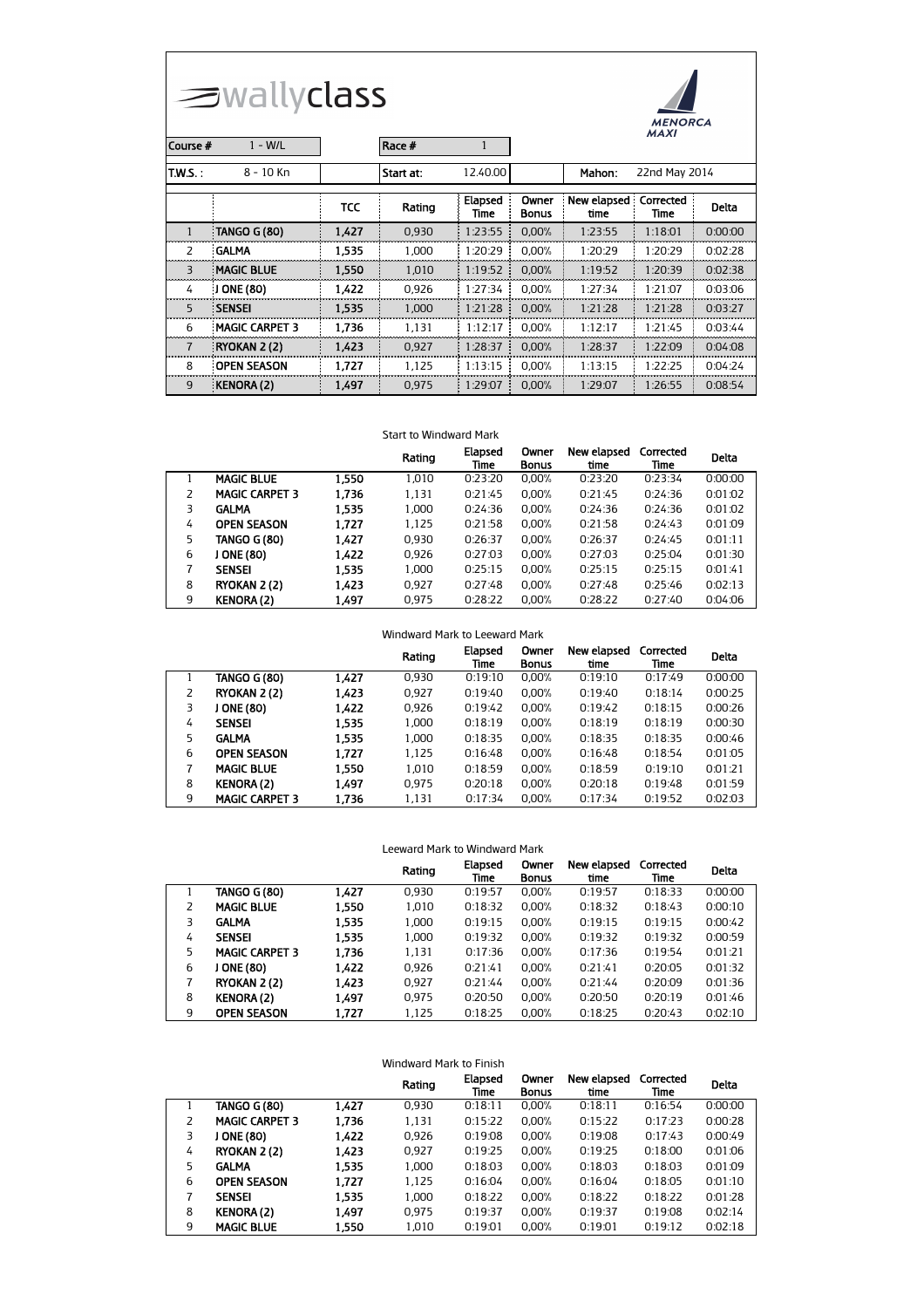## **SWallyclass**



|                |                       |            |           |                 |                       |                     | MAXI              |              |
|----------------|-----------------------|------------|-----------|-----------------|-----------------------|---------------------|-------------------|--------------|
| Course #       | $1 - W/L$             |            | Race #    | 2               |                       |                     |                   |              |
| $T.W.S.$ :     | 12 - 14 Kn            |            | Start at: | 12.35.00        |                       | Mahon:              | 23rd May 2014     |              |
|                |                       | <b>TCC</b> | Rating    | Elapsed<br>Time | Owner<br><b>Bonus</b> | New elapsed<br>time | Corrected<br>Time | <b>Delta</b> |
| $\mathbf{1}$   | <b>MAGIC CARPET 3</b> | 1.736      | 1,131     | 1:12:33         | 0,00%                 | 1:12:33             | 1:22:03           | 0:00:00      |
| 2              | <b>MAGIC BLUE</b>     | 1,550      | 1,010     | 1:21:25         | 0.00%                 | 1:21:25             | 1:22:13           | 0:00:10      |
| 3              | <b>OPEN SEASON</b>    | 1.727      | 1,125     | 1:14:14         | 0,00%                 | 1:14:14             | 1:23:31           | 0:01:28      |
| 4              | <b>GALMA</b>          | 1,535      | 1,000     | 1:23:35         | 0,00%                 | 1:23:35             | 1:23:35           | 0:01:32      |
| 5              | RYOKAN 2(2)           | 1.423      | 0,927     | 1:30:11         | 0.00%                 | 1:30:11             | 1:23:36           | 0:01:33      |
| 6              | J ONE (80)            | 1.422      | 0,926     | 1:31:00         | 0.00%                 | 1:31:00             | 1:24:18           | 0:02:15      |
| $\overline{7}$ | <b>SENSEI</b>         | 1.535      | 1,000     | 1:24:26         | 0,00%                 | 1:24:26             | 1:24:26           | 0:02:23      |
| 8              | TANGO G (80)          | 1.427      | 0.930     | 1:31:30         | 0,00%                 | 1:31:30             | 1:25:04           | 0:03:01      |
| 9              | <b>KENORA (2)</b>     | 1,497      | 0.975     | 1:31:48         | 0.00%                 | 1:31:48             | 1:29:32           | 0:07:29      |

#### Start to Windward Mark

|   |                       |       | Rating | Elapsed<br>Time | Owner<br><b>Bonus</b> | New elapsed<br>time | Corrected<br>Time | <b>Delta</b> |
|---|-----------------------|-------|--------|-----------------|-----------------------|---------------------|-------------------|--------------|
|   | <b>MAGIC BLUE</b>     | 1.550 | 1,010  | 0:23:58         | 0.00%                 | 0:23:58             | 0:24:12           | 0:00:00      |
| 2 | ONE (80)              | 1.422 | 0.926  | 0:26:22         | 0.00%                 | 0:26:22             | 0:24:26           | 0:00:13      |
| 3 | TANGO G (80)          | 1,427 | 0.930  | 0:26:34         | 0.00%                 | 0:26:34             | 0:24:42           | 0:00:30      |
| 4 | <b>MAGIC CARPET 3</b> | 1,736 | 1,131  | 0:21:51         | 0.00%                 | 0:21:51             | 0:24:43           | 0:00:31      |
| 5 | RYOKAN 2(2)           | 1.423 | 0.927  | 0:26:48         | 0.00%                 | 0:26:48             | 0:24:51           | 0:00:39      |
| 6 | <b>GALMA</b>          | 1.535 | 1.000  | 0:25:08         | 0.00%                 | 0:25:08             | 0:25:08           | 0:00:56      |
| 7 | <b>OPEN SEASON</b>    | 1.727 | 1.125  | 0:22:35         | 0.00%                 | 0:22:35             | 0:25:24           | 0:01:12      |
| 8 | <b>SENSEI</b>         | 1.535 | 1.000  | 0:25:37         | 0.00%                 | 0:25:37             | 0:25:37           | 0:01:25      |
| 9 | <b>KENORA (2)</b>     | 1,497 | 0.975  | 0:27:57         | 0.00%                 | 0:27:57             | 0:27:15           | 0:03:03      |

#### Windward Mark to Leeward Mark

|   |                       |       | Rating | Elapsed<br>Time | Owner<br><b>Bonus</b> | New elapsed<br>time | Corrected<br>Time | <b>Delta</b> |
|---|-----------------------|-------|--------|-----------------|-----------------------|---------------------|-------------------|--------------|
|   | <b>GALMA</b>          | 1.535 | 1.000  | 0:18:17         | $0.00\%$              | 0:18:17             | 0:18:17           | 0:00:00      |
| 2 | <b>MAGIC CARPET 3</b> | 1.736 | 1,131  | 0:16:24         | $0.00\%$              | 0:16:24             | 0:18:33           | 0:00:16      |
| 3 | <b>MAGIC BLUE</b>     | 1,550 | 1.010  | 0:18:25         | $0.00\%$              | 0:18:25             | 0:18:36           | 0:00:19      |
| 4 | <b>SENSEI</b>         | 1.535 | 1,000  | 0:18:39         | 0.00%                 | 0:18:39             | 0:18:39           | 0:00:22      |
| 5 | <b>OPEN SEASON</b>    | 1.727 | 1,125  | 0:16:50         | $0.00\%$              | 0:16:50             | 0:18:56           | 0:00:39      |
| 6 | RYOKAN 2 (2)          | 1.423 | 0.927  | 0:20:53         | $0.00\%$              | 0:20:53             | 0:19:22           | 0:01:05      |
| 7 | <b>TANGO G (80)</b>   | 1,427 | 0.930  | 0:20:51         | $0.00\%$              | 0:20:51             | 0:19:23           | 0:01:06      |
| 8 | <b>KENORA (2)</b>     | 1,497 | 0.975  | 0:20:27         | $0.00\%$              | 0:20:27             | 0:19:57           | 0:01:40      |
| 9 | J ONE (80)            | 1.422 | 0.926  | 0:21:58         | 0.00%                 | 0:21:58             | 0:20:21           | 0:02:04      |

| Leeward Mark to Windward Mark |
|-------------------------------|
|-------------------------------|

|    |                       |       | Rating | Elapsed<br>Time | Owner<br><b>Bonus</b> | New elapsed<br>time | Corrected<br>Time | <b>Delta</b> |
|----|-----------------------|-------|--------|-----------------|-----------------------|---------------------|-------------------|--------------|
|    | J ONE (80)            | 1.422 | 0.926  | 0:22:38         | 0.00%                 | 0:22:38             | 0:20:58           | 0:00:00      |
| 2  | RYOKAN 2 (2)          | 1.423 | 0.927  | 0:22:43         | 0.00%                 | 0:22:43             | 0:21:04           | 0:00:06      |
| 3  | <b>MAGIC BLUE</b>     | 1.550 | 1.010  | 0:21:13         | 0.00%                 | 0:21:13             | 0:21:25           | 0:00:27      |
| 4  | <b>OPEN SEASON</b>    | 1,727 | 1.125  | 0:19:50         | 0.00%                 | 0:19:50             | 0:22:19           | 0:01:21      |
| 5. | <b>GALMA</b>          | 1.535 | 1.000  | 0:22:20         | 0.00%                 | 0:22:20             | 0:22:20           | 0:01:22      |
| 6  | <b>MAGIC CARPET 3</b> | 1.736 | 1,131  | 0:19:50         | 0.00%                 | 0:19:50             | 0:22:26           | 0:01:28      |
| 7  | <b>SENSEI</b>         | 1.535 | 1.000  | 0:22:35         | 0.00%                 | 0:22:35             | 0:22:35           | 0:01:37      |
| 8  | TANGO G (80)          | 1.427 | 0.930  | 0:24:26         | 0.00%                 | 0:24:26             | 0:22:43           | 0:01:45      |
| 9  | <b>KENORA (2)</b>     | 1,497 | 0.975  | 0:23:56         | 0.00%                 | 0:23:56             | 0:23:20           | 0:02:22      |

#### Windward Mark to Finish

|   |                       |       | Rating | Elapsed<br>Time | Owner<br><b>Bonus</b> | New elapsed<br>time | Corrected<br>Time | <b>Delta</b> |
|---|-----------------------|-------|--------|-----------------|-----------------------|---------------------|-------------------|--------------|
|   | <b>MAGIC CARPET 3</b> | 1.736 | 1,131  | 0:14:28         | 0.00%                 | 0:14:28             | 0:16:22           | 0:00:00      |
| 2 | <b>OPEN SEASON</b>    | 1.727 | 1,125  | 0:14:59         | 0.00%                 | 0:14:59             | 0:16:51           | 0:00:30      |
| 3 | <b>SENSEI</b>         | 1.535 | 1.000  | 0:17:35         | 0.00%                 | 0:17:35             | 0:17:35           | 0:01:13      |
| 4 | <b>GALMA</b>          | 1.535 | 1.000  | 0:17:50         | 0.00%                 | 0:17:50             | 0:17:50           | 0:01:28      |
| 5 | <b>MAGIC BLUE</b>     | 1.550 | 1.010  | 0:17:49         | 0.00%                 | 0:17:49             | 0:17:59           | 0:01:38      |
| 6 | <b>TANGO G (80)</b>   | 1,427 | 0.930  | 0:19:39         | 0.00%                 | 0:19:39             | 0:18:16           | 0:01:54      |
| 7 | RYOKAN 2 (2)          | 1.423 | 0.927  | 0:19:47         | 0.00%                 | 0:19:47             | 0:18:20           | 0:01:59      |
| 8 | ONE (80)              | 1.422 | 0.926  | 0:20:02         | 0.00%                 | 0:20:02             | 0:18:34           | 0:02:12      |
| 9 | <b>KENORA (2)</b>     | 1.497 | 0.975  | 0:19:28         | 0.00%                 | 0:19:28             | 0:18:59           | 0:02:37      |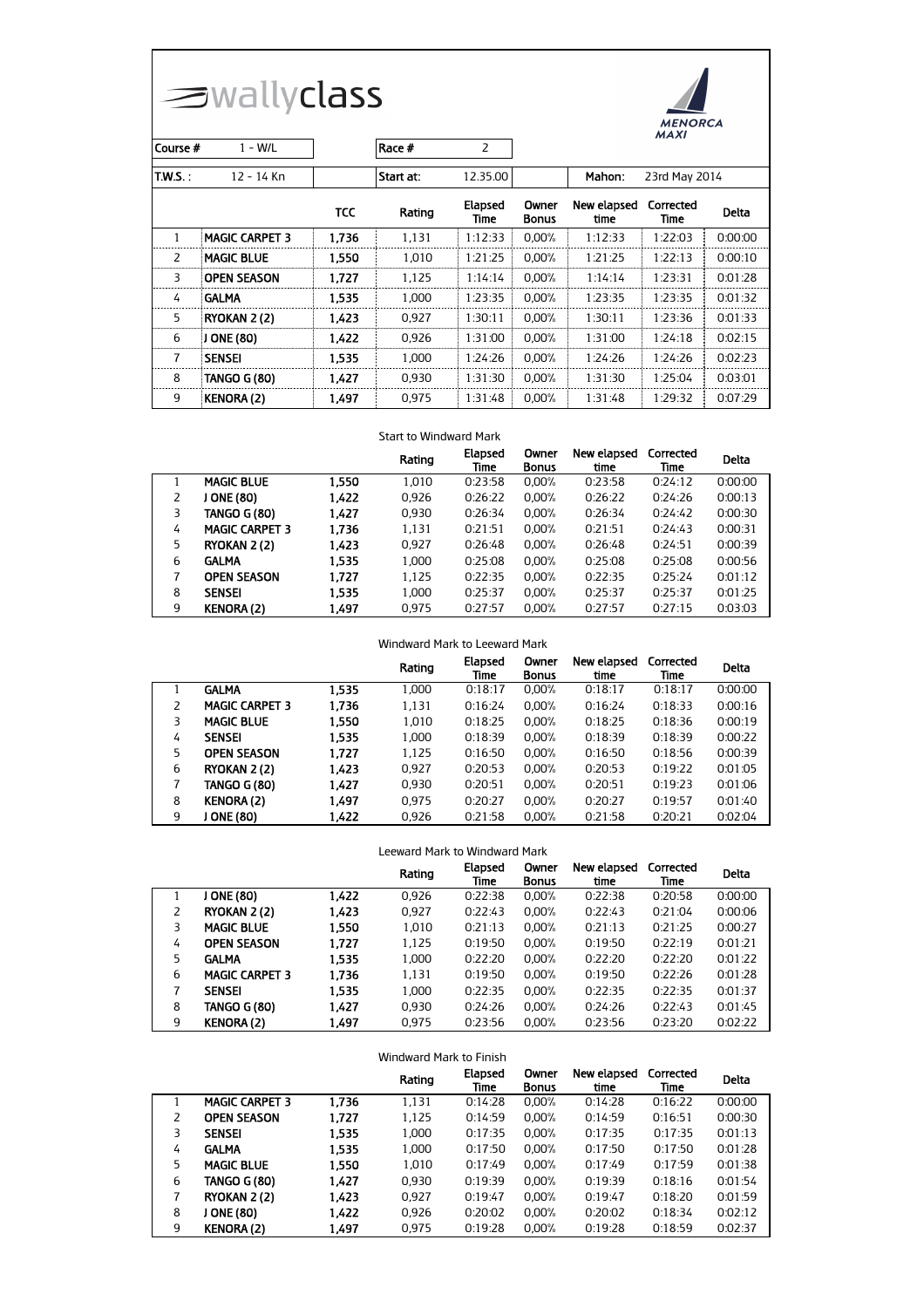| Course #   | $\equiv$ wallyclass<br>$1 - W/L$ |            |           |                 | <b>MENORCA</b><br><b>MAXI</b> |                     |                   |              |
|------------|----------------------------------|------------|-----------|-----------------|-------------------------------|---------------------|-------------------|--------------|
| $T.W.S.$ : | 10 - 12 Kn                       |            | Start at: | 14.48.00        |                               | Mahon:              | 23rd May 2014     |              |
|            |                                  | <b>TCC</b> | Rating    | Elapsed<br>Time | Owner<br><b>Bonus</b>         | New elapsed<br>time | Corrected<br>Time | <b>Delta</b> |
| 1          | <b>MAGIC BLUE</b>                | 1,550      | 1,010     | 1:17:44         | 0,00%                         | 1:17:44             | 1:18:30           | 0:00:00      |
| 2          | <b>MAGIC CARPET 3</b>            | 1,736      | 1,131     | 1:10:51         | 0,00%                         | 1:10:51             | 1:20:08           | 0:01:38      |
| 3.         | <b>SENSEI</b>                    | 1.535      | 1.000     | 1:21:21         | 0,00%                         | 1:21:21             | 1:21:21           | 0:02:51      |
| 4          | <b>GALMA</b>                     | 1.535      | 1,000     | 1:21:22         | 0,00%                         | 1:21:22             | 1:21:22           | 0:02:52      |
| 5          | RYOKAN 2 (2)                     | 1,423      | 0.927     | 1:28:56         | 0.00%                         | 1:28:56             | 1:22:27           | 0:03:57      |
| 6          | <b>OPEN SEASON</b>               | 1,727      | 1,125     | 1:13:25         | 0.00%                         | 1:13:25             | 1:22:36           | 0:04:06      |
| 7          | J ONE (80)                       | 1,422      | 0,926     | 1:29:14         | 0,00%                         | 1:29:14             | 1:22:40           | 0:04:10      |
| 8          | <b>TANGO G (80)</b>              | 1,427      | 0,930     | 1:29:09         | 0,00%                         | 1:29:09             | 1:22:53           | 0:04:23      |
| 9          | <b>KENORA (2)</b>                | 1,497      | 0.975     | 1:26:17         | 0,00%                         | 1:26:17             | 1:24:09           | 0:05:39      |

#### Start to Windward Mark

|    |                       |       | Rating | Elapsed<br>Time | Owner<br><b>Bonus</b> | New elapsed<br>time | Corrected<br>Time | Delta   |
|----|-----------------------|-------|--------|-----------------|-----------------------|---------------------|-------------------|---------|
|    | <b>MAGIC BLUE</b>     | 1,550 | 1.010  | 0:25:52         | 0.00%                 | 0:25:52             | 0:26:07           | 0:00:00 |
| 2  | <b>MAGIC CARPET 3</b> | 1.736 | 1,131  | 0:23:22         | 0.00%                 | 0:23:22             | 0:26:26           | 0:00:18 |
| 3  | <b>GALMA</b>          | 1.535 | 1,000  | 0:27:25         | 0.00%                 | 0:27:25             | 0:27:25           | 0:01:18 |
| 4  | <b>SENSEI</b>         | 1.535 | 1.000  | 0:27:42         | 0.00%                 | 0:27:42             | 0:27:42           | 0:01:35 |
| 5. | <b>OPEN SEASON</b>    | 1.727 | 1,125  | 0:24:43         | 0.00%                 | 0:24:43             | 0:27:48           | 0:01:41 |
| 6  | J ONE (80)            | 1,422 | 0.926  | 0:30:48         | 0.00%                 | 0:30:48             | 0:28:32           | 0:02:25 |
|    | TANGO G (80)          | 1.427 | 0.930  | 0:31:10         | 0.00%                 | 0:31:10             | 0:28:58           | 0:02:51 |
| 8  | <b>KENORA (2)</b>     | 1.497 | 0.975  | 0:30:00         | 0.00%                 | 0:30:00             | 0:29:15           | 0:03:08 |
| 9  | RYOKAN 2 (2)          | 1.423 | 0.927  | 0:31:51         | 0.00%                 | 0:31:51             | 0:29:32           | 0:03:24 |

#### Windward Mark to Leeward Mark

|   |                       |       | Rating | Elapsed<br>Time | Owner<br><b>Bonus</b> | New elapsed<br>time | Corrected<br>Time | Delta   |
|---|-----------------------|-------|--------|-----------------|-----------------------|---------------------|-------------------|---------|
|   | <b>SENSEI</b>         | 1.535 | 1.000  | 0:16:33         | $0.00\%$              | 0:16:33             | 0:16:33           | 0:00:00 |
| 2 | RYOKAN 2 (2)          | 1.423 | 0.927  | 0:18:11         | 0.00%                 | 0:18:11             | 0:16:51           | 0:00:18 |
| 3 | <b>GALMA</b>          | 1.535 | 1.000  | 0:16:54         | 0.00%                 | 0:16:54             | 0:16:54           | 0:00:21 |
| 4 | <b>MAGIC BLUE</b>     | 1.550 | 1.010  | 0:16:51         | 0.00%                 | 0:16:51             | 0:17:01           | 0:00:28 |
| 5 | TANGO G (80)          | 1.427 | 0.930  | 0:18:19         | 0.00%                 | 0:18:19             | 0:17:02           | 0:00:29 |
| 6 | <b>KENORA (2)</b>     | 1.497 | 0.975  | 0:17:34         | 0.00%                 | 0:17:34             | 0:17:08           | 0:00:35 |
| 7 | <b>ONE (80)</b>       | 1,422 | 0,926  | 0:18:50         | 0.00%                 | 0:18:50             | 0:17:27           | 0:00:54 |
| 8 | <b>OPEN SEASON</b>    | 1.727 | 1,125  | 0:15:52         | 0.00%                 | 0:15:52             | 0:17:51           | 0:01:18 |
| 9 | <b>MAGIC CARPET 3</b> | 1,736 | 1,131  | 0:16:15         | 0.00%                 | 0:16:15             | 0:18:23           | 0:01:50 |

| Leeward Mark to Windward Mark                                                                  |                       |       |       |         |          |         |         |         |  |
|------------------------------------------------------------------------------------------------|-----------------------|-------|-------|---------|----------|---------|---------|---------|--|
| New elapsed<br>Owner<br>Elapsed<br>Corrected<br>Rating<br>time<br><b>Bonus</b><br>Time<br>Time |                       |       |       |         |          |         |         |         |  |
|                                                                                                | <b>MAGIC BLUE</b>     | 1,550 | 1.010 | 0:17:53 | 0.00%    | 0:17:53 | 0:18:03 | 0:00:00 |  |
| 2                                                                                              | <b>MAGIC CARPET 3</b> | 1.736 | 1,131 | 0:16:18 | 0.00%    | 0:16:18 | 0:18:26 | 0:00:23 |  |
| 3                                                                                              | <b>SENSEI</b>         | 1.535 | 1,000 | 0:19:12 | 0.00%    | 0:19:12 | 0:19:12 | 0:01:09 |  |
| 4                                                                                              | RYOKAN 2 (2)          | 1.423 | 0,927 | 0:20:44 | 0.00%    | 0:20:44 | 0:19:13 | 0:01:10 |  |
| 5.                                                                                             | <b>GALMA</b>          | 1.535 | 1.000 | 0:19:17 | 0.00%    | 0:19:17 | 0:19:17 | 0:01:14 |  |
| 6                                                                                              | J ONE (80)            | 1.422 | 0,926 | 0:21:18 | 0.00%    | 0:21:18 | 0:19:44 | 0:01:40 |  |
| 7                                                                                              | <b>OPEN SEASON</b>    | 1.727 | 1,125 | 0:17:51 | 0.00%    | 0:17:51 | 0:20:05 | 0:02:01 |  |
| 8                                                                                              | <b>TANGO G (80)</b>   | 1.427 | 0,930 | 0:21:46 | 0.00%    | 0:21:46 | 0:20:14 | 0:02:11 |  |
| 9                                                                                              | <b>KENORA (2)</b>     | 1,497 | 0.975 | 0:21:04 | $0.00\%$ | 0:21:04 | 0:20:33 | 0:02:29 |  |

| Windward Mark to Finish |                       |       |        |                 |                       |                     |                   |         |
|-------------------------|-----------------------|-------|--------|-----------------|-----------------------|---------------------|-------------------|---------|
|                         |                       |       | Rating | Elapsed<br>Time | Owner<br><b>Bonus</b> | New elapsed<br>time | Corrected<br>Time | Delta   |
|                         | TANGO G (80)          | 1.427 | 0.930  | 0:17:54         | $0.00\%$              | 0:17:54             | 0:16:38           | 0:00:00 |
| 2                       | RYOKAN 2 (2)          | 1.423 | 0.927  | 0:18:10         | $0.00\%$              | 0:18:10             | 0:16:50           | 0:00:12 |
| 3                       | <b>OPEN SEASON</b>    | 1.727 | 1.125  | 0:14:59         | 0.00%                 | 0:14:59             | 0:16:51           | 0:00:13 |
| 4                       | <b>MAGIC CARPET 3</b> | 1,736 | 1,131  | 0:14:56         | $0.00\%$              | 0:14:56             | 0:16:53           | 0:00:15 |
| 5                       | J ONE (80)            | 1,422 | 0.926  | 0:18:18         | 0.00%                 | 0:18:18             | 0:16:57           | 0:00:19 |
| 6                       | <b>KENORA (2)</b>     | 1.497 | 0.975  | 0:17:39         | $0.00\%$              | 0:17:39             | 0:17:13           | 0:00:34 |
| 7                       | <b>MAGIC BLUE</b>     | 1,550 | 1.010  | 0:17:08         | 0.00%                 | 0:17:08             | 0:17:18           | 0:00:40 |
| 8                       | <b>GALMA</b>          | 1,535 | 1.000  | 0:17:46         | 0.00%                 | 0:17:46             | 0:17:46           | 0:01:08 |
| 9                       | <b>SENSEI</b>         | 1.535 | 1.000  | 0:17:54         | 0.00%                 | 0:17:54             | 0:17:54           | 0:01:16 |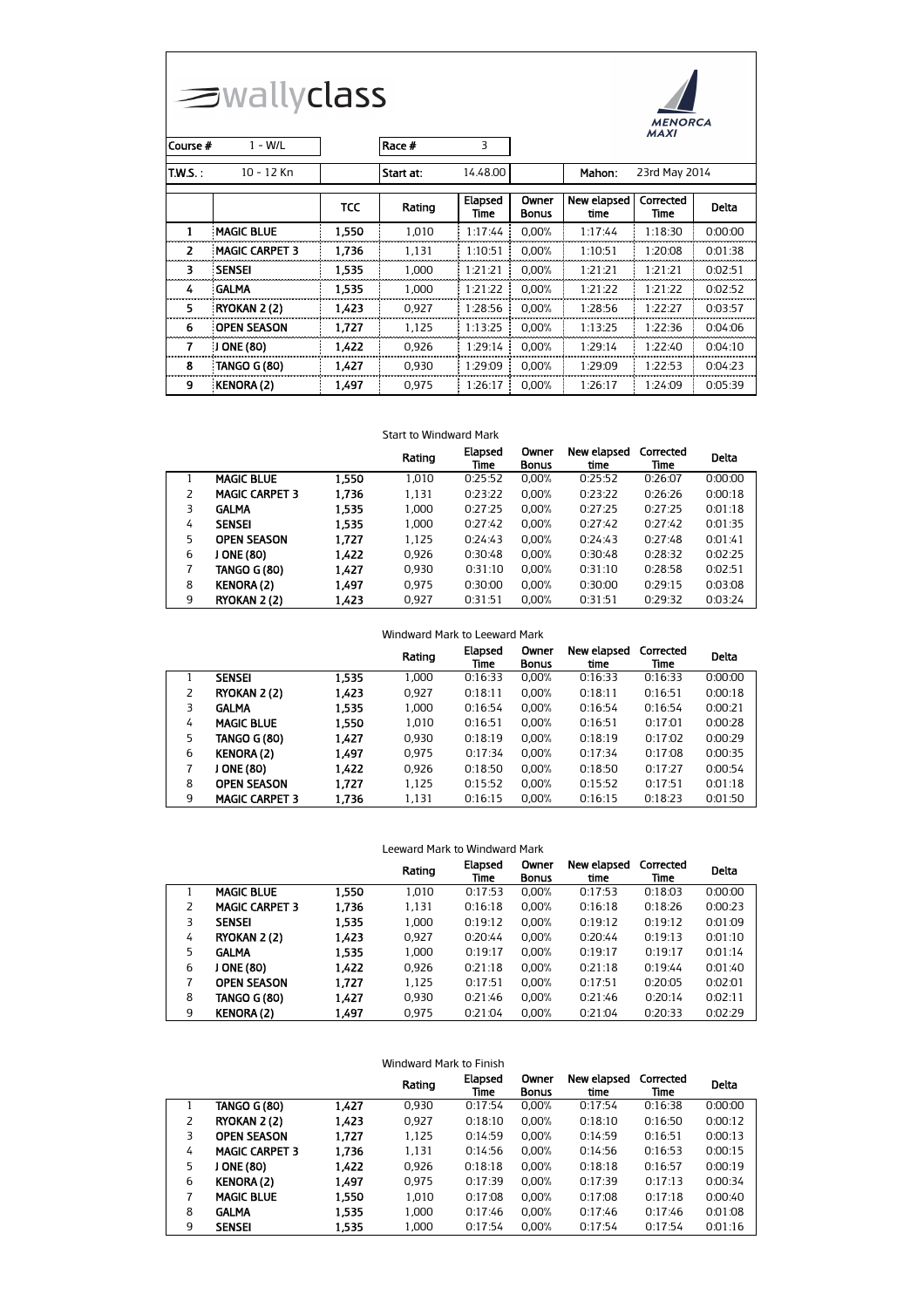| Course #       | $\equiv$ wallyclass<br>Coastal |            |           |                               | <b>MENORCA</b><br><b>MAXI</b> |                     |                          |              |
|----------------|--------------------------------|------------|-----------|-------------------------------|-------------------------------|---------------------|--------------------------|--------------|
| <b>T.W.S.:</b> | 14 Kn                          |            | Start at: | 12.05.00                      |                               | Mahon:              | 24th May 2014            |              |
|                |                                | <b>TCC</b> | Rating    | <b>Elapsed</b><br><b>Time</b> | Owner<br><b>Bonus</b>         | New elapsed<br>time | Corrected<br><b>Time</b> | <b>Delta</b> |
| 1              | <b>MAGIC BLUE</b>              | 1,550      | 1,010     | 3:19:12                       | 0,00%                         | 3:19:12             | 3:21:09                  | 0:00:00      |
| $\overline{2}$ | J ONE (80)                     | 1,422      | 0,926     | 3:40:26                       | 0,00%                         | 3:40:26             | 3:24:12                  | 0:03:04      |
| 3              | <b>SENSEI</b>                  | 1,535      | 1,000     | 3:25:14                       | 0,00%                         | 3:25:14             | 3:25:14                  | 0:04:05      |
| 4              | RYOKAN 2(2)                    | 1,423      | 0,927     | 3:42:13                       | 0,00%                         | 3:42:13             | 3:26:00                  | 0:04:51      |
| 5              | <b>TANGO G (80)</b>            | 1,427      | 0,930     | 3:41:47                       | 0,00%                         | 3:41:47             | 3:26:11                  | 0:05:02      |
| 6              | <b>MAGIC CARPET 3</b>          | 1,736      | 1,131     | 3:02:34                       | 0,00%                         | 3:02:34             | 3:26:28                  | 0:05:20      |
| 7              | <b>GALMA</b>                   | 1,535      | 1,000     | 3:27:44                       | 0,00%                         | 3:27:44             | 3:27:44                  | 0:06:35      |
| 8              | <b>OPEN SEASON</b>             | 1,727      | 1,125     | 3:08:04                       | 0,00%                         | 3:08:04             | 3:31:35                  | 0:10:27      |
| 9              | <b>KENORA (2)</b>              | 1,497      | 0,975     | 3:42:44                       | 0,00%                         | 3:42:44             | 3:37:13                  | 0:16:04      |

٦

 $\overline{1}$ 

#### Start to Windward Mark

|    |                       |       | Rating | Elapsed<br>Time | Owner<br><b>Bonus</b> | New elapsed<br>time | Corrected<br>Time | <b>Delta</b> |
|----|-----------------------|-------|--------|-----------------|-----------------------|---------------------|-------------------|--------------|
|    | <b>MAGIC BLUE</b>     | 1,550 | 1,010  | 0:23:10         | 0,00%                 | 0:23:10             | 0:23:24           | 0:00:00      |
| 2  | J ONE (80)            | 1.422 | 0.926  | 0:25:21         | $0.00\%$              | 0:25:21             | 0:23:29           | 0:00:05      |
| 3  | <b>SENSEI</b>         | 1,535 | 1.000  | 0:23:40         | $0.00\%$              | 0:23:40             | 0:23:40           | 0:00:16      |
| 4  | RYOKAN 2(2)           | 1.423 | 0,927  | 0:25:54         | $0.00\%$              | 0:25:54             | 0:24:01           | 0:00:37      |
| 5. | <b>MAGIC CARPET 3</b> | 1.736 | 1,131  | 0:21:27         | $0.00\%$              | 0:21:27             | 0:24:16           | 0:00:52      |
| 6  | <b>GALMA</b>          | 1.535 | 1,000  | 0:24:29         | 0.00%                 | 0:24:29             | 0:24:29           | 0:01:05      |
|    | <b>OPEN SEASON</b>    | 1.727 | 1,125  | 0:21:49         | 0.00%                 | 0:21:49             | 0:24:33           | 0:01:09      |
| 8  | TANGO G (80)          | 1,427 | 0,930  | 0:27:11         | 0.00%                 | 0:27:11             | 0:25:16           | 0:01:53      |
| 9  | <b>KENORA (2)</b>     | 1,497 | 0,975  | 0:26:14         | 0,00%                 | 0:26:14             | 0:25:35           | 0:02:11      |

### Windward Mark to Cabo D'en Font

|   |                       |       | Rating | Elapsed<br>Time | Owner<br><b>Bonus</b> | New elapsed<br>time | Corrected<br>Time | <b>Delta</b> |
|---|-----------------------|-------|--------|-----------------|-----------------------|---------------------|-------------------|--------------|
|   | <b>MAGIC CARPET 3</b> | 1,736 | 1,131  | 0:50:15         | 0.00%                 | 0:50:15             | 0:56:50           | 0:00:00      |
| 2 | <b>SENSEI</b>         | 1,535 | 1,000  | 0:58:02         | 0.00%                 | 0:58:02             | 0:58:02           | 0:01:12      |
| 3 | <b>MAGIC BLUE</b>     | 1.550 | 1,010  | 0:58:20         | 0.00%                 | 0:58:20             | 0:58:54           | 0:02:04      |
| 4 | <b>GALMA</b>          | 1,535 | 1,000  | 0:59:24         | 0.00%                 | 0:59:24             | 0:59:24           | 0:02:34      |
| 5 | <b>OPEN SEASON</b>    | 1.727 | 1,125  | 0:53:32         | 0.00%                 | 0:53:32             | 1:00:14           | 0:03:24      |
| 6 | ONE (80)              | 1,422 | 0,926  | 1:05:03         | 0.00%                 | 1:05:03             | 1:00:16           | 0:03:26      |
|   | <b>TANGO G (80)</b>   | 1.427 | 0.930  | 1:05:03         | 0.00%                 | 1:05:03             | 1:00:28           | 0:03:39      |
| 8 | RYOKAN 2(2)           | 1.423 | 0.927  | 1:06:59         | 0.00%                 | 1:06:59             | 1:02:06           | 0:05:16      |
| 9 | <b>KENORA (2)</b>     | 1,497 | 0.975  | 1:04:40         | 0.00%                 | 1:04:40             | 1:03:04           | 0:06:14      |

#### Cabo D'en Font to New Mark

|    |                       |       | Rating | Elapsed<br>Time | Owner<br><b>Bonus</b> | New elapsed<br>time | Corrected<br>Time | <b>Delta</b> |
|----|-----------------------|-------|--------|-----------------|-----------------------|---------------------|-------------------|--------------|
|    | <b>TANGO G (80)</b>   | 1,427 | 0,930  | 0:58:27         | 0,00%                 | 0:58:27             | 0:54:20           | 0:00:00      |
| 2  | RYOKAN 2(2)           | 1,423 | 0.927  | 1:02:23         | 0.00%                 | 1:02:23             | 0:57:50           | 0:03:30      |
| 3  | <b>MAGIC BLUE</b>     | 1,550 | 1,010  | 0:57:19         | 0.00%                 | 0:57:19             | 0:57:53           | 0:03:32      |
| 4  | ONE (80)              | 1.422 | 0,926  | 1:02:54         | 0.00%                 | 1:02:54             | 0:58:16           | 0:03:56      |
| 5. | <b>SENSEI</b>         | 1,535 | 1,000  | 1:01:17         | 0.00%                 | 1:01:17             | 1:01:17           | 0:06:57      |
| 6  | <b>GALMA</b>          | 1,535 | 1,000  | 1:01:31         | 0.00%                 | 1:01:31             | 1:01:31           | 0:07:11      |
| 7  | <b>MAGIC CARPET 3</b> | 1.736 | 1,131  | 0:54:27         | 0.00%                 | 0:54:27             | 1:01:35           | 0:07:15      |
| 8  | <b>OPEN SEASON</b>    | 1.727 | 1,125  | 0:57:15         | 0.00%                 | 0:57:15             | 1:04:25           | 0:10:04      |
| 9  | <b>KENORA (2)</b>     | 1,497 | 0,975  | 1:06:38         | 0.00%                 | 1:06:38             | 1:04:59           | 0:10:39      |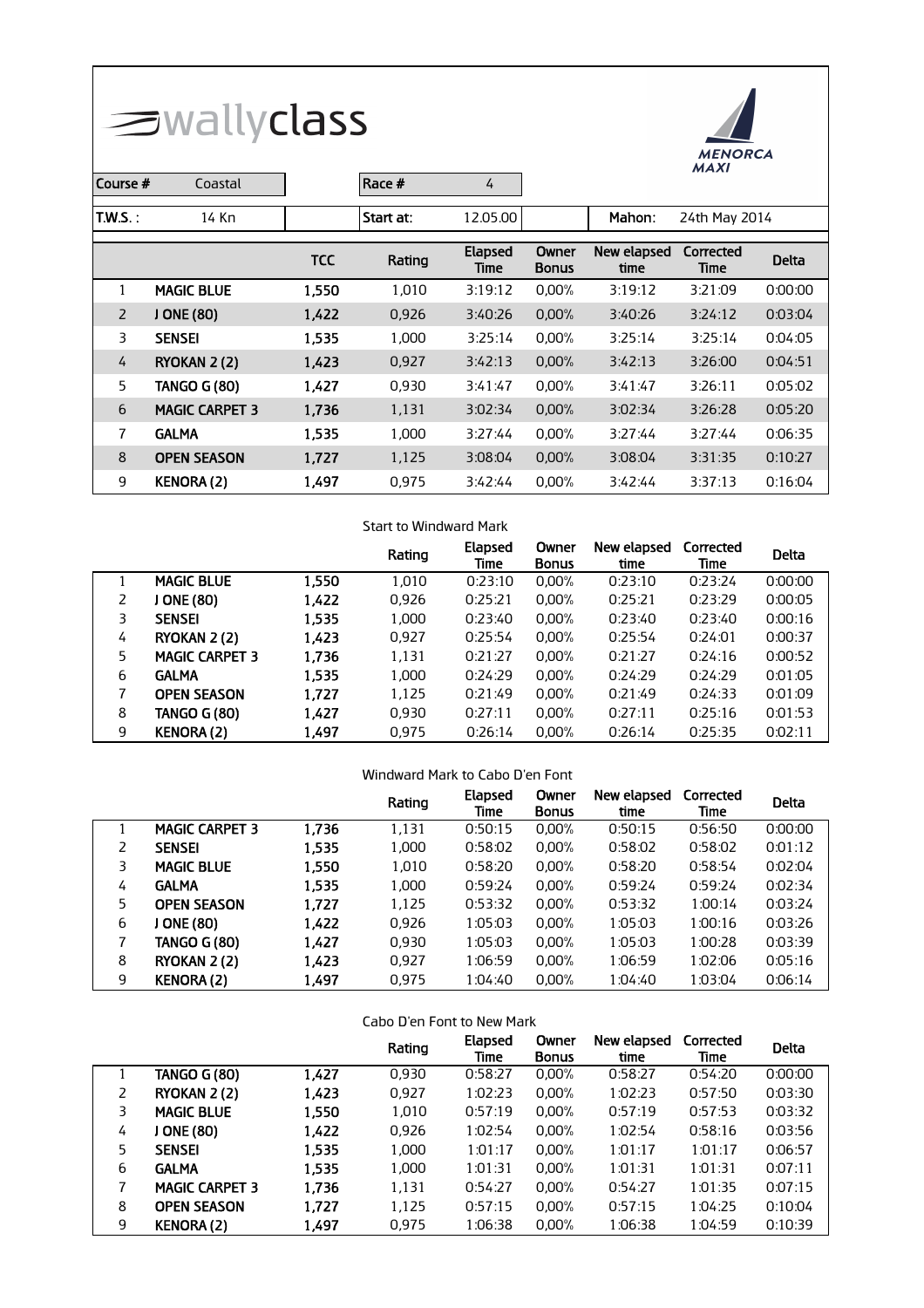| New Mark to Starting Mark                                                                               |                       |       |       |         |       |         |         |         |  |  |
|---------------------------------------------------------------------------------------------------------|-----------------------|-------|-------|---------|-------|---------|---------|---------|--|--|
| Elapsed<br>New elapsed<br>Owner<br>Corrected<br>Rating<br>Delta<br><b>Bonus</b><br>time<br>Time<br>Time |                       |       |       |         |       |         |         |         |  |  |
|                                                                                                         | <b>KENORA (2)</b>     | 1.497 | 0,975 | 0:22:52 | 0,00% | 0:22:52 | 0:22:18 | 0:00:00 |  |  |
| 2                                                                                                       | <b>OPEN SEASON</b>    | 1,727 | 1,125 | 0:20:17 | 0.00% | 0:20:17 | 0:22:49 | 0:00:31 |  |  |
| 3                                                                                                       | <b>MAGIC BLUE</b>     | 1,550 | 1,010 | 0:22:42 | 0.00% | 0:22:42 | 0:22:55 | 0:00:37 |  |  |
| 4                                                                                                       | RYOKAN 2(2)           | 1.423 | 0.927 | 0:24:45 | 0.00% | 0:24:45 | 0:22:57 | 0:00:39 |  |  |
| 5.                                                                                                      | <b>GALMA</b>          | 1,535 | 1.000 | 0:23:08 | 0.00% | 0:23:08 | 0:23:08 | 0:00:50 |  |  |
| 6                                                                                                       | J ONE (80)            | 1.422 | 0,926 | 0:25:13 | 0.00% | 0:25:13 | 0:23:22 | 0:01:04 |  |  |
| 7                                                                                                       | <b>SENSEI</b>         | 1.535 | 1,000 | 0:23:39 | 0.00% | 0:23:39 | 0:23:39 | 0:01:21 |  |  |
| 8                                                                                                       | <b>MAGIC CARPET 3</b> | 1,736 | 1,131 | 0:21:02 | 0.00% | 0:21:02 | 0:23:47 | 0:01:29 |  |  |
| 9                                                                                                       | <b>TANGO G (80)</b>   | 1,427 | 0,930 | 0:28:54 | 0.00% | 0:28:54 | 0:26:52 | 0:04:34 |  |  |

#### Starting Mark to Windward Mark

|    |                       |       | Rating | <b>Elapsed</b><br>Time | Owner<br><b>Bonus</b> | New elapsed<br>time | Corrected<br>Time | <b>Delta</b> |
|----|-----------------------|-------|--------|------------------------|-----------------------|---------------------|-------------------|--------------|
|    | <b>SENSEI</b>         | 1.535 | 000. I | 0:17:36                | $0.00\%$              | 0:17:36             | 0:17:36           | 0:00:00      |
|    | <b>GALMA</b>          | 1,535 | 1,000  | 0:17:49                | $0.00\%$              | 0:17:49             | 0:17:49           | 0:00:13      |
| 3  | <b>MAGIC BLUE</b>     | 1.550 | 1,010  | 0:17:44                | $0.00\%$              | 0:17:44             | 0:17:54           | 0:00:18      |
| 4  | RYOKAN 2(2)           | 1.423 | 0.927  | 0:19:59                | $0.00\%$              | 0:19:59             | 0:18:32           | 0:00:56      |
| 5. | J ONE (80)            | 1,422 | 0.926  | 0:20:06                | 0.00%                 | 0:20:06             | 0:18:37           | 0:01:01      |
| 6  | <b>TANGO G (80)</b>   | 1.427 | 0.930  | 0:20:10                | 0.00%                 | 0:20:10             | 0:18:45           | 0:01:09      |
| 7  | <b>KENORA (2)</b>     | 1,497 | 0.975  | 0:20:23                | $0.00\%$              | 0:20:23             | 0:19:53           | 0:02:17      |
| 8  | <b>MAGIC CARPET 3</b> | 1.736 | 1,131  | 0:18:47                | $0.00\%$              | 0:18:47             | 0:21:15           | 0:03:39      |
| 9  | <b>OPEN SEASON</b>    | 1,727 | 1,125  | 0:19:05                | 0,00%                 | 0:19:05             | 0:21:28           | 0:03:52      |

#### Windward Mark to Finish

|   |                       |       | Rating | <b>Elapsed</b><br>Time | Owner<br><b>Bonus</b> | New elapsed<br>time | Corrected<br><b>Time</b> | Delta   |
|---|-----------------------|-------|--------|------------------------|-----------------------|---------------------|--------------------------|---------|
|   | <b>OPEN SEASON</b>    | 1.727 | 1,125  | 0:16:06                | 0,00%                 | 0:16:06             | 0:18:07                  | 0:00:00 |
| 2 | <b>MAGIC CARPET 3</b> | 1.736 | 1,131  | 0:16:36                | 0.00%                 | 0:16:36             | 0:18:46                  | 0:00:40 |
| 3 | <b>MAGIC BLUE</b>     | 1.550 | 1,010  | 0:19:57                | 0.00%                 | 0:19:57             | 0:20:09                  | 0:02:02 |
| 4 | J ONE (80)            | 1,422 | 0.926  | 0:21:49                | 0.00%                 | 0:21:49             | 0:20:13                  | 0:02:06 |
| 5 | TANGO G (80)          | 1.427 | 0.930  | 0:22:02                | 0.00%                 | 0:22:02             | 0:20:29                  | 0:02:22 |
| 6 | RYOKAN 2(2)           | 1,423 | 0.927  | 0:22:13                | 0.00%                 | 0:22:13             | 0:20:36                  | 0:02:29 |
|   | <b>SENSEI</b>         | 1.535 | 1,000  | 0:21:00                | 0.00%                 | 0:21:00             | 0:21:00                  | 0:02:53 |
| 8 | <b>GALMA</b>          | 1.535 | 1.000  | 0:21:23                | 0.00%                 | 0:21:23             | 0:21:23                  | 0:03:16 |
| 9 | <b>KENORA (2)</b>     | 1.497 | 0.975  | 0:21:57                | 0.00%                 | 0:21:57             | 0:21:24                  | 0:03:18 |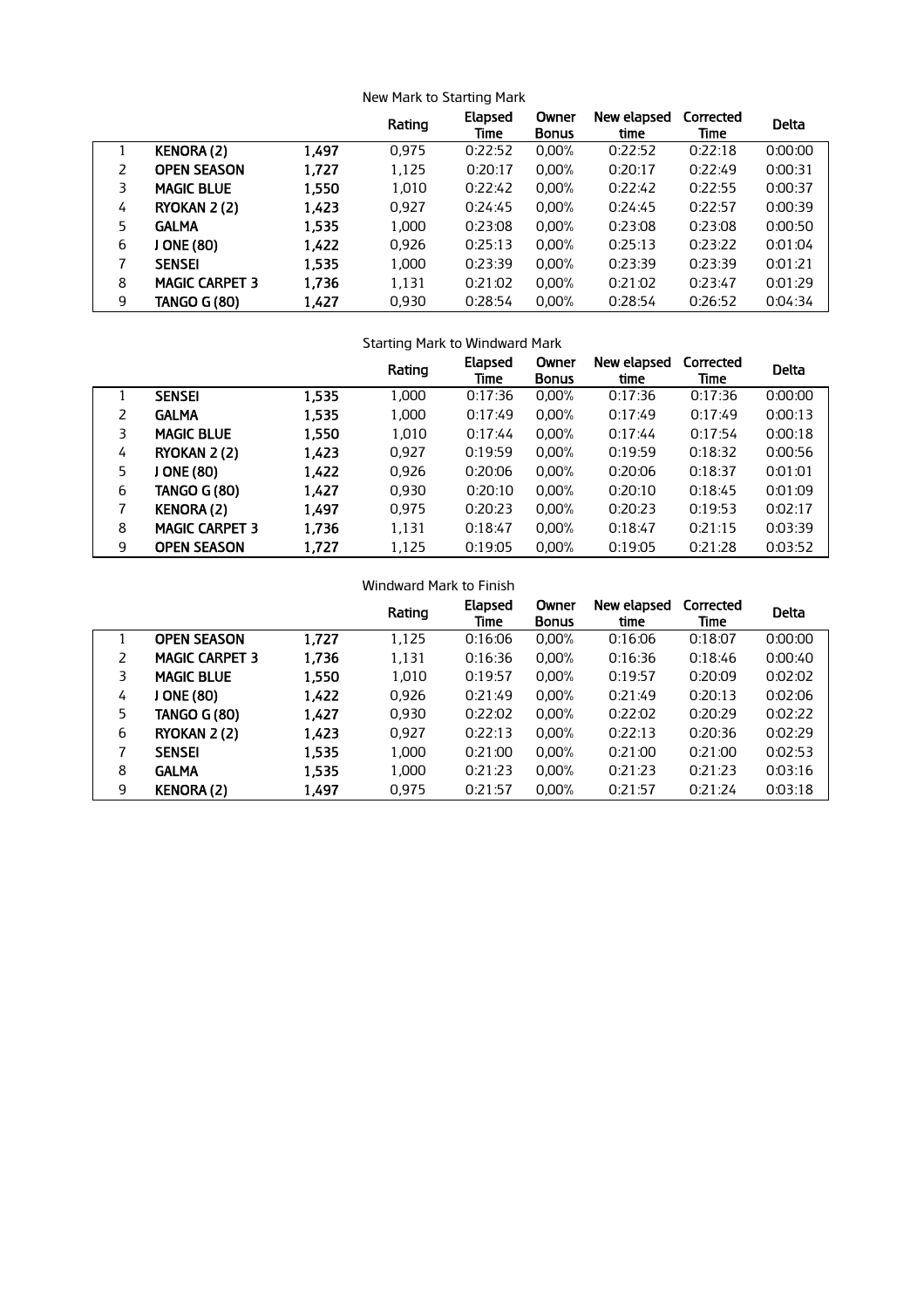| Course #       | $\equiv$ wallyclass<br>$1 - W/L$ |            |           | <b>MENORCA</b><br><b>MAXI</b> |                       |                     |                   |              |
|----------------|----------------------------------|------------|-----------|-------------------------------|-----------------------|---------------------|-------------------|--------------|
| $TMS.$ :       | 20 - 16 Kn                       |            | Start at: | 13.10.00                      |                       | Mahon:              | 25th May 2014     |              |
|                |                                  | <b>TCC</b> | Rating    | Elapsed<br>Time               | Owner<br><b>Bonus</b> | New elapsed<br>time | Corrected<br>Time | <b>Delta</b> |
| 1              | <b>MAGIC BLUE</b>                | 1,550      | 1.010     | 1:11:44                       | 0.00%                 | 1:11:44             | 1:12:26           | 0:00:00      |
| $\overline{2}$ | <b>GALMA</b>                     | 1,535      | 1,000     | 1:12:40                       | 0,00%                 | 1:12:40             | 1:12:40           | 0:00:14      |
| 3              | <b>MAGIC CARPET 3</b>            | 1,736      | 1,131     | 1:04:33                       | 0.00%                 | 1:04:33             | 1:13:00           | 0:00:34      |
| 4              | <b>SENSEI</b>                    | 1.535      | 1,000     | 1:13:17                       | 0,00%                 | 1:13:17             | 1:13:17           | 0:00:51      |
| 5              | <b>OPEN SEASON</b>               | 1.727      | 1.125     | 1:06:11                       | 0.00%                 | 1:06:11             | 1:14:28           | 0:02:02      |
| 6              | RYOKAN 2 (2)                     | 1,423      | 0,927     | 1:20:50                       | 0,00%                 | 1:20:50             | 1:14:56           | 0:02:30      |
| 7              | TANGO G (80)                     | 1,427      | 0,930     | 1:21:28                       | 0,00%                 | 1:21:28             | 1:15:44           | 0:03:18      |
| 8              | <b>KENORA (2)</b>                | 1,497      | 0,975     | 1:20:17                       | 0,00%                 | 1:20:17             | 1:18:18           | 0:05:52      |
| 9              | J ONE (80)                       | 1,422      | 0,926     | $^{\prime\prime}$             | $0,00\%$              | $^{\prime\prime}$   | $\prime$          | <b>DNS</b>   |

#### Start to Windward Mark

|   |                       |       | Rating | Elapsed<br>Time   | Owner<br><b>Bonus</b> | New elapsed<br>time | Corrected<br><b>Time</b> | <b>Delta</b>      |
|---|-----------------------|-------|--------|-------------------|-----------------------|---------------------|--------------------------|-------------------|
|   | <b>MAGIC CARPET 3</b> | 1.736 | 1,131  | 0:18:07           | 0.00%                 | 0:18:07             | 0:20:29                  | 0:00:00           |
| 2 | <b>MAGIC BLUE</b>     | 1.550 | 1.010  | 0:20:32           | 0.00%                 | 0:20:32             | 0:20:44                  | 0:00:15           |
| 3 | <b>GALMA</b>          | 1,535 | 1.000  | 0:21:24           | 0.00%                 | 0:21:24             | 0:21:24                  | 0:00:55           |
| 4 | RYOKAN 2 (2)          | 1.423 | 0.927  | 0:23:15           | 0.00%                 | 0:23:15             | 0:21:33                  | 0:01:04           |
| 5 | <b>SENSEI</b>         | 1.535 | 1.000  | 0:21:34           | 0.00%                 | 0:21:34             | 0:21:34                  | 0:01:05           |
| 6 | <b>OPEN SEASON</b>    | 1.727 | 1.125  | 0:19:11           | 0.00%                 | 0:19:11             | 0:21:35                  | 0:01:06           |
|   | TANGO G (80)          | 1.427 | 0.930  | 0:23:19           | 0.00%                 | 0:23:19             | 0:21:41                  | 0:01:11           |
| 8 | <b>KENORA (2)</b>     | 1,497 | 0.975  | 0:23:51           | 0.00%                 | 0:23:51             | 0:23:16                  | 0:02:46           |
| 9 | <b>ONE (80)</b>       | 1.422 | 0.926  | $^{\prime\prime}$ | 0.00%                 | $^{\prime\prime}$   | 11                       | $^{\prime\prime}$ |

| Windward Mark to Leeward Mark |                       |       |        |                 |                       |                     |                   |              |
|-------------------------------|-----------------------|-------|--------|-----------------|-----------------------|---------------------|-------------------|--------------|
|                               |                       |       | Rating | Elapsed<br>Time | Owner<br><b>Bonus</b> | New elapsed<br>time | Corrected<br>Time | <b>Delta</b> |
|                               | <b>GALMA</b>          | 1.535 | 1,000  | 0:14:09         | $0,00\%$              | 0:14:09             | 0:14:09           | 0:00:00      |
| 2                             | <b>SENSEI</b>         | 1.535 | 1.000  | 0:14:13         | $0.00\%$              | 0:14:13             | 0:14:13           | 0:00:04      |
| 3                             | <b>MAGIC BLUE</b>     | 1,550 | 1,010  | 0:14:33         | $0.00\%$              | 0:14:33             | 0:14:42           | 0:00:33      |
| 4                             | <b>OPEN SEASON</b>    | 1.727 | 1,125  | 0:13:04         | $0.00\%$              | 0:13:04             | 0:14:42           | 0:00:33      |
| 5                             | <b>MAGIC CARPET 3</b> | 1,736 | 1,131  | 0:13:11         | $0.00\%$              | 0:13:11             | 0:14:55           | 0:00:46      |
| 6                             | RYOKAN 2 (2)          | 1,423 | 0.927  | 0:16:21         | $0.00\%$              | 0:16:21             | 0:15:09           | 0:01:00      |
| 7                             | <b>KENORA (2)</b>     | 1.497 | 0.975  | 0:15:39         | $0.00\%$              | 0:15:39             | 0:15:16           | 0:01:07      |
| 8                             | TANGO G (80)          | 1,427 | 0.930  | 0:17:00         | 0.00%                 | 0:17:00             | 0:15:48           | 0:01:39      |
| 9                             | <b>ONE (80)</b>       | 1.422 | 0.926  | 11              | 0.00%                 | $^{\prime\prime}$   | $^{\prime\prime}$ | 11           |

| Leeward Mark to Windward Mark |                       |       |        |                 |                       |                     |                   |                   |
|-------------------------------|-----------------------|-------|--------|-----------------|-----------------------|---------------------|-------------------|-------------------|
|                               |                       |       | Rating | Elapsed<br>Time | Owner<br><b>Bonus</b> | New elapsed<br>time | Corrected<br>Time | <b>Delta</b>      |
|                               | <b>MAGIC BLUE</b>     | 1.550 | 1.010  | 0:19:57         | 0.00%                 | 0:19:57             | 0:20:09           | 0:00:00           |
| 2                             | <b>GALMA</b>          | 1.535 | 1.000  | 0:20:28         | 0.00%                 | 0:20:28             | 0:20:28           | 0:00:19           |
| 3                             | <b>SENSEI</b>         | 1.535 | 1,000  | 0:20:47         | 0.00%                 | 0:20:47             | 0:20:47           | 0:00:38           |
| 4                             | <b>MAGIC CARPET 3</b> | 1.736 | 1.131  | 0:18:33         | 0.00%                 | 0:18:33             | 0:20:59           | 0:00:50           |
| 5                             | RYOKAN 2 (2)          | 1,423 | 0.927  | 0:22:56         | 0.00%                 | 0:22:56             | 0:21:16           | 0:01:07           |
| 6                             | <b>TANGO G (80)</b>   | 1.427 | 0.930  | 0:23:01         | 0.00%                 | 0:23:01             | 0:21:24           | 0:01:15           |
| 7                             | <b>OPEN SEASON</b>    | 1,727 | 1,125  | 0:19:19         | 0.00%                 | 0:19:19             | 0:21:44           | 0:01:35           |
| 8                             | <b>KENORA (2)</b>     | 1.497 | 0.975  | 0:22:31         | 0.00%                 | 0:22:31             | 0:21:58           | 0:01:49           |
| 9                             | <b>ONE (80)</b>       | 1,422 | 0.926  | $\prime$        | 0.00%                 | $^{\prime\prime}$   | $^{\prime\prime}$ | $^{\prime\prime}$ |

| Windward Mark to Finish |                       |       |        |                   |                       |                     |                   |              |
|-------------------------|-----------------------|-------|--------|-------------------|-----------------------|---------------------|-------------------|--------------|
|                         |                       |       | Rating | Elapsed<br>Time   | Owner<br><b>Bonus</b> | New elapsed<br>time | Corrected<br>Time | <b>Delta</b> |
|                         | <b>OPEN SEASON</b>    | 1.727 | 1.125  | 0:14:37           | 0.00%                 | 0:14:37             | 0:16:27           | 0:00:00      |
| 2                       | <b>MAGIC CARPET 3</b> | 1.736 | 1,131  | 0:14:42           | $0.00\%$              | 0:14:42             | 0:16:37           | 0:00:11      |
| 3                       | <b>GALMA</b>          | 1.535 | 1.000  | 0:16:39           | $0.00\%$              | 0:16:39             | 0:16:39           | 0:00:12      |
| 4                       | <b>SENSEI</b>         | 1,535 | 1.000  | 0:16:43           | $0.00\%$              | 0:16:43             | 0:16:43           | 0:00:16      |
| 5                       | TANGO G (80)          | 1.427 | 0.930  | 0:18:08           | $0.00\%$              | 0:18:08             | 0:16:51           | 0:00:25      |
| 6                       | <b>MAGIC BLUE</b>     | 1,550 | 1.010  | 0:16:42           | $0.00\%$              | 0:16:42             | 0:16:52           | 0:00:25      |
| 7                       | RYOKAN 2 (2)          | 1.423 | 0,927  | 0:18:18           | $0.00\%$              | 0:18:18             | 0:16:58           | 0:00:31      |
| 8                       | <b>KENORA (2)</b>     | 1.497 | 0.975  | 0:18:16           | 0.00%                 | 0:18:16             | 0:17:49           | 0:01:22      |
| 9                       | <b>ONE (80)</b>       | 1.422 | 0.926  | $^{\prime\prime}$ | 0.00%                 | $^{\prime\prime}$   | $^{\prime\prime}$ |              |